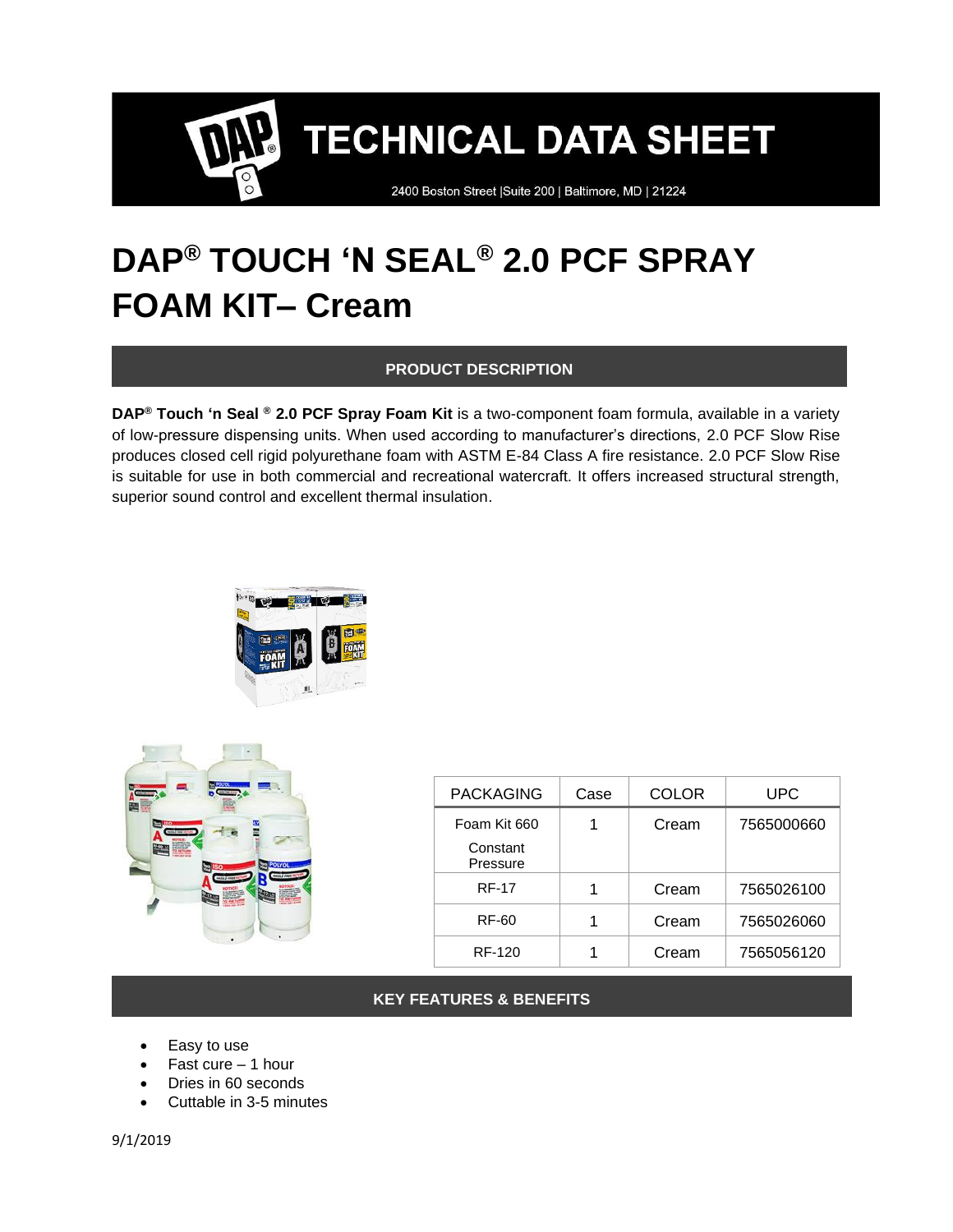2400 Boston Street | Suite 200 | Baltimore, MD | 21224

- Adheres to steel, aluminum, fiberglass, wood, and most plastics
- Permanent, does not shrink or settle
- High R-value
- Class A Fire Resistant
- Closed cell structure
- Increases structural strength

#### **SUGGESTED USES**

#### **USE TO FILL AND SEAL:**

- Cavity fill
- Channel fill

• Transportation & marine applications

#### **FOR BEST RESULTS**

- **Apply in temperatures between 60°F- 90°F (16°C- 32°C)**
- **Chemical contents must be between 70°F – 90°F (21°C- 32°C) before dispensing**
- **Surface temperatures should be between 60°F- 90°F (16°C- 32°C)**
- Surface must be clean, dry, and free of all foreign material for adhesion
- Do not store at temperatures above 120°F (49°C

#### **APPLICATION**

**DIRECTIONS: Important – read all directions and cautions before use. Always wear gloves, eye protection and work clothes. Use drop cloths. Product is flammable during dispensing - turn off sources of ignition prior to use. Always refer to local building codes prior to use. CYLINDER MAY BURST IF LEFT IN HOT VEHICLE, EXPOSED TO DIRECT SUNLIGHT OR TEMPERATURES ABOVE 122°F (50°C).**

**Preparation / Application:** Please refer to Operating Instructions found inside the product packaging or call Customer Service at 888-DAP-TIPS. To promote adhesion, surface must be clean, dry, and free of all foreign material.

**Clean-up:** If wet foam contacts skin, clean immediately with a dry rag – do not use water – water accelerates curing. Cured foam must be removed mechanically from surfaces. Uncured foam can be cleaned from most surfaces with Foam Cleaner or acetone. If foam dries on skin, apply generous amounts of petroleum jelly, put on plastic gloves and wait 1 hour. With a clean cloth, firmly wipe off residue and repeat process if necessary. DO NOT use acetone or other solvents to remove product from skin.

**Storage & Disposal.** Keep container tightly closed in a cool, well-ventilated area. Store upright below 90° F (33°C). Do not expose containers to conditions that may damage, puncture, or burst the containers.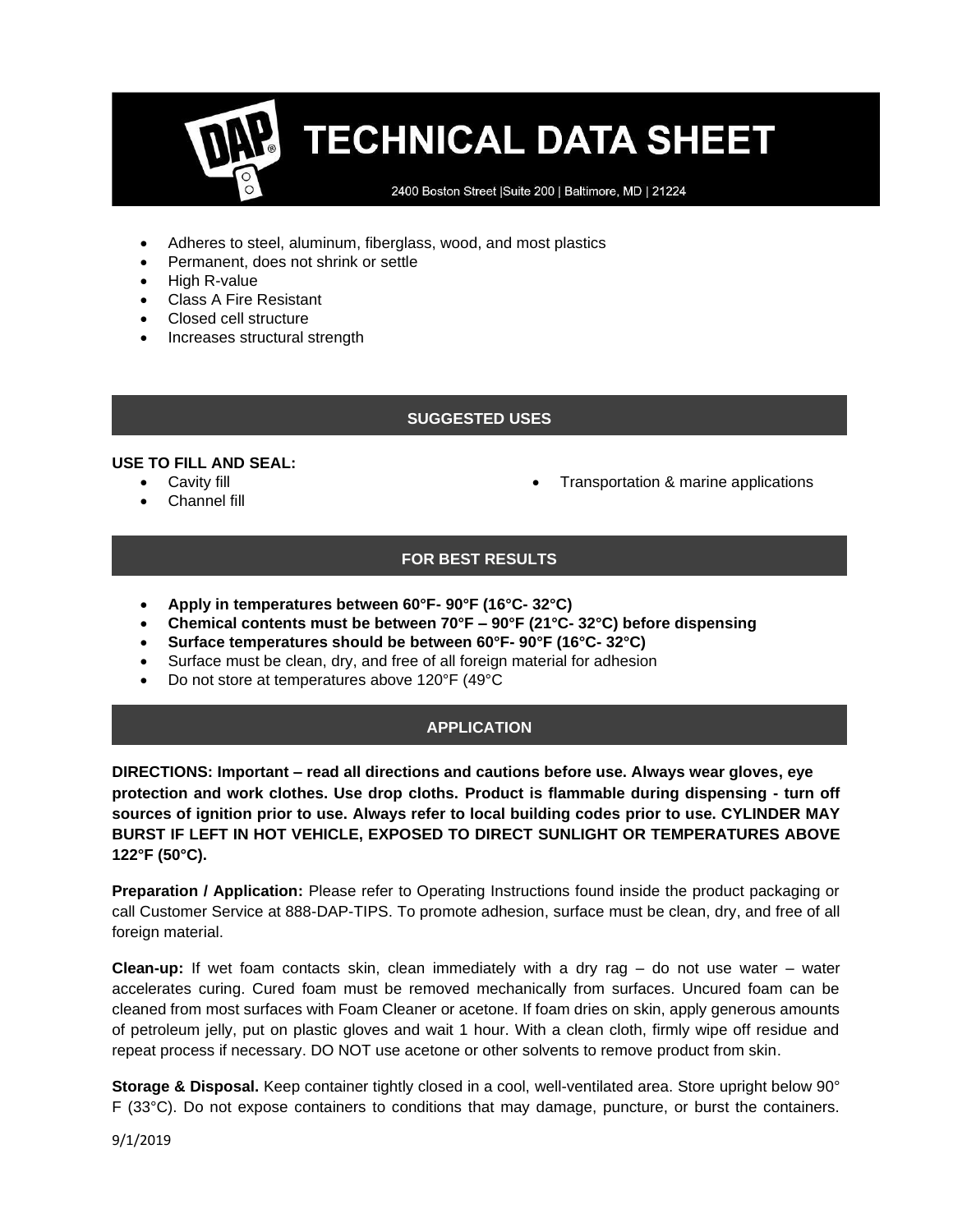2400 Boston Street | Suite 200 | Baltimore, MD | 21224

Dispose of leftover material / containers in accordance with Federal, state, and local regulations. See SDS for more information.

#### **TYPICAL PHYSICAL & CHEMICAL PROPERTIES**

| <b>Shelf Life</b>                                            | 12 months; unopened container              |  |
|--------------------------------------------------------------|--------------------------------------------|--|
| <b>Tack Free Time</b>                                        | $30 - 60$ seconds                          |  |
| <b>Fully Cured</b>                                           | Approx. 1 hour                             |  |
| Cuttable                                                     | 2 - 5 minutes                              |  |
| Fungi Resistance                                             | Does not support growth                    |  |
| <b>ASTM D1621 Compressive Strength</b>                       | 31 psi (2.18 kg/cm2)                       |  |
| <b>ASTM E-90 Sound Transmission Class</b>                    | 32@ 1-1/2" (38mm)                          |  |
| <b>ASTM E-96 Water Vapor Transmission</b>                    | 3.45 perms @ 1" (25mm)                     |  |
| ASTM E-283 Air Permeance                                     | <.0004 ft3/sec/ft2 @ 1.57 psf              |  |
| ASTM C518 R-Value - Initial / Aged                           | 6.3 / 5.1                                  |  |
| ASTM D-1622 Density (Core)                                   | 2.0 pcf +/- .2 pcf (32.0 +/- 3.2<br>kg/m3) |  |
| <b>ASTM D2856 Closed Cell Content</b>                        | $>92\%$                                    |  |
| ASTM D1623 Tensile Strength                                  | 20 psi (138 kPa)                           |  |
| International Residential Code                               | Compliant                                  |  |
| <b>Underwriters Laboratory Listed</b>                        | R14175                                     |  |
| International Building Code                                  | Compliant                                  |  |
| Surface Burning Characteristics 2" thickness (Flame / Smoke) | 20 / 350                                   |  |
| California Bureau of Home Furnishings and Insulation         | Listed                                     |  |
| Yield Bd ft.*                                                |                                            |  |
| CP-660                                                       | 660                                        |  |
| <b>RF-17</b>                                                 | 2,000                                      |  |
| RF-60                                                        | 6,800                                      |  |
| <b>RF-120</b>                                                | 15,400                                     |  |

\*Theoretical yield is used as an industry standard to represent the size of two-component foam kits. The calculation is based upon ideal conditions, does not include blowing agent loss, and may vary according to application method or environmental factors.

#### **SAFETY**

See product label or Safety Data Sheet (SDS) for health and safety information. You can request an SDS by visiting our website at dap.com or calling 888-DAP-TIPS.